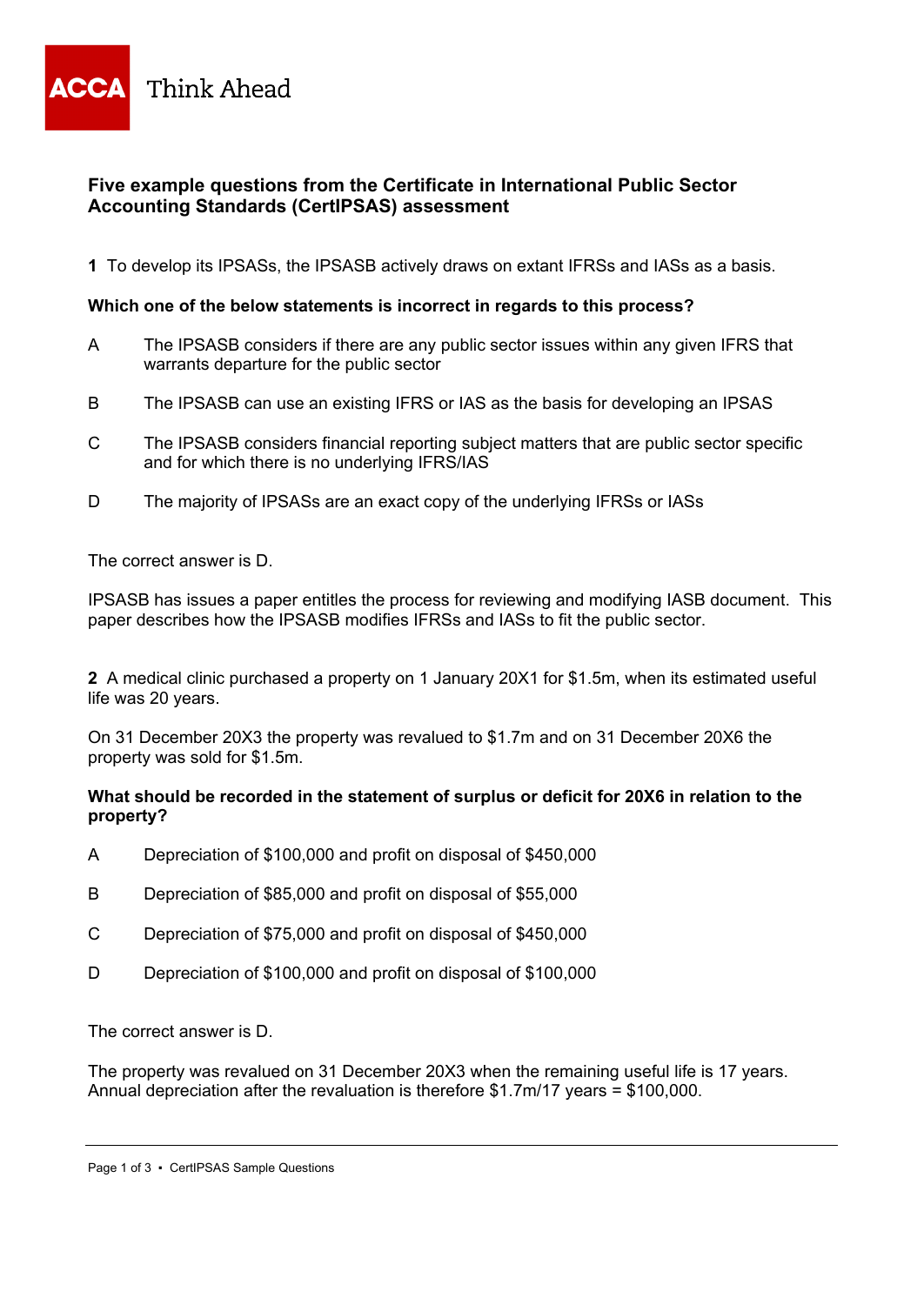

At the date of disposal the net book value of the property is \$1.7m-(3x\$0.1m) -= \$1.4m. Gain on disposal is therefore \$1.5m - \$1.4m = \$0.1m.

## **3 Under IPSAS 26 (Impairment of Cash-Generating Assets), value-in-use is defined as:**

- A The market value
- B The asset's fair value less its cost to sell
- C The amount at which the asset was first recognised in the statement of financial position.
- D The present value of the estimated future cash flows expected to be derived from the continuing use of an asset plus its disposal at the end of its useful life

The correct answer is D.

IPSAS 26 definition paragraph 13.

## **4 Following IPSAS 20 (Related Party Disclosures), which one of the below is not necessarily a related party for a municipality?**

- A The senior management team of the municipality
- B An associate of the municipality
- C An entity providing financing for a project run by the municipality
- D Elected members of the municipality

The correct answer is C.

Providers of finance are listed in para 13 of IPSAS 20 as not necessarily being related parties.